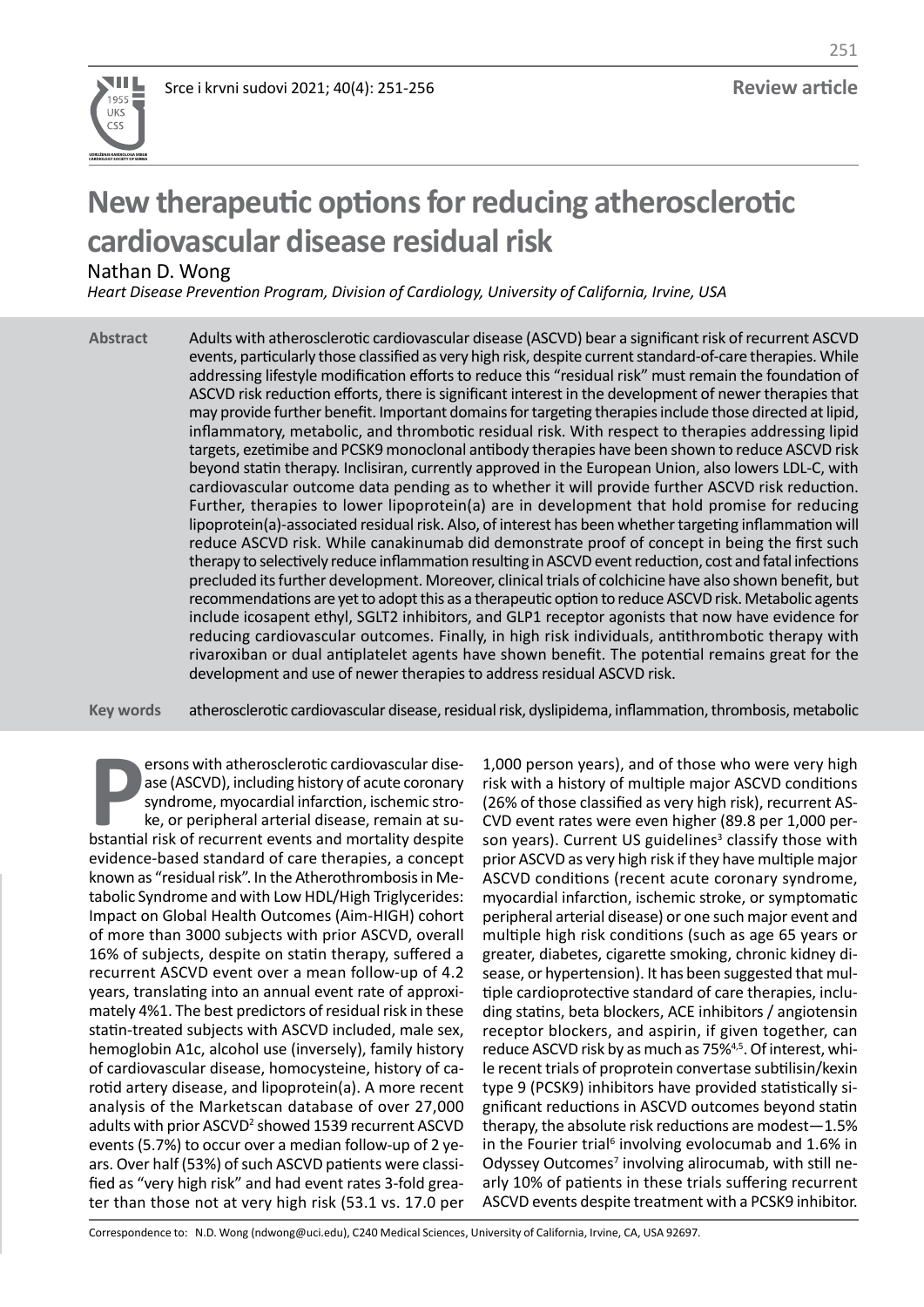

**Figure 1.** Domains for targeting atherosclerotic residual cardiovascular disease risk



**Figure 3.** Evolocumab provides further 15% ASCVD reduction beyond statin therapy in FOURIER trial (from Sabatine et al.)



1. 4S Group Lancet. 1994;344:13839. 2. LIPID Study Group! Engl J Med.1998;392:134957. 3. Sacks FM et all Engl J Med.1996;335:10019. 4. HPS Collaborative Groupancet<br>2002:380:722. 5. Shepherd J et all Engl J Med.1995;333:130

**Figure 2.** Despite ASCVD benefit with statin monotherapy, substanial residual cv risk remains

At the foundation of addressing ASCVD residual risk is to address lifestyle-related factors that may help explain such risk. Besides complete smoking cessation and avoidance of environmental tobacco smoke, recent lifestyle management guidelines recommend consuming a dietary pattern that emphasizes intake of vegetables, fruits, and whole grains; includes low-fat dairy products, poultry, fish, legumes, nontropical vegetable oils and nuts; and limits intake of sweets, sugar-sweetened beverages, and red meats along with at least moderate intensity physical activity of 150 minutes (or 75 minutes vigorous activity) per week, along with recommendations for resistance training<sup>8</sup>.

 This report reviews newer and emerging therapeutic targets that are focused on addressing residual ASCVD risk. We will focus on four domains for targeting therapies: those directed at lipid, inflammatory, metabolic, and thrombotic residual risk (Figure 1).

## **Therapies for Lipid Residual Risk**

Over the past 3 decades, a wealth of primary and secondary prevention clinical trials of statin therapy have demonstrated overall 25-40% reductions in the risk of ASCVD events<sup>9</sup>, establishing them as the standard of

ied (acute coronary syndrome within 10 days) and the care for patients with known ASCVD as well as those at higher risk of ASCVD according to recent guidelines<sup>3</sup>. However, significant "residual risk" remains (Figure 2). To address remaining "lipid" residual risk, there has been significant interest and exploration into non-statin therapies, including niacin and fibrates, cholesterol absorption inhibitors (ezetimibe), PCSK9 inhibitors, and more recent novel therapies such as silencing RNA (siR-NA) therapies for low density lipoprotein-cholesterol and antisense oligonucleotide therapy for lipoprotein(a). Large-scale clinical trials of niacin $10,11$  and cholesterol ester transferase protein (CETP) inhibitors<sup>12</sup> have largely been negative or with limited clinical benefit, resulting in a failure to prove the high density lipoprotein-cholesterol (HDL-C) hypothesis. Moreover, major trials of fibrate therapy<sup>13</sup> have also failed their primary endpoints, although we await the results of the PROMINENT trial involving pemafibrate due out within a few years $14$ . The IMPROVE-IT trial<sup>15</sup> was the first landmark non-statin trial to demonstrate benefit, in this case with ezetimibe, a cholesterol absorption inhibitor, although the benefit demonstrated (on top of a background of 40 mg simvastatin therapy) was modest, with a relative risk reduction of only 6%. But given the high-risk population stud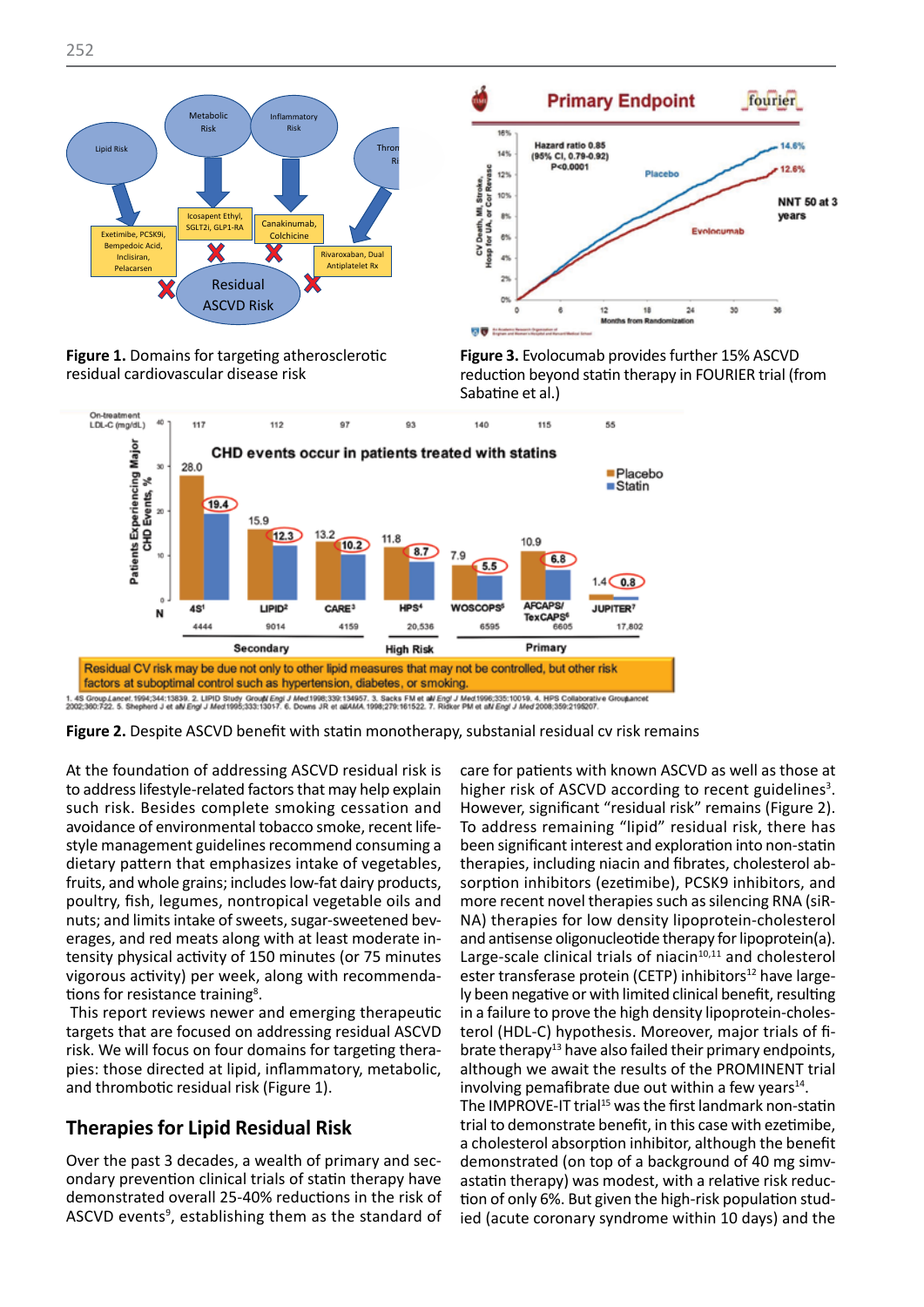long 7-year duration of the trial, there was a 2% absolute risk reduction resulting in a number needed to treat of 50. Ezetimibe therapy has thus been integrated into treatment of high risk persons beyond statin therapy by most national guidelines.

More recently, the FOURIER<sup>6</sup> and Odyssey Outcomes<sup>7</sup> trials of PCSK9 inhibitors further demonstrated improvement in cardiovascular outcomes beyond statin therapy (including some patients on ezetimibe), both showing a 15% relative risk reduction. FOURIER included a wide range of mostly stable ASCVD patients (Figure 3) while ODYSSEY OUTCOMES included persons within one year of their acute coronary syndrome. However, despite powerful PCSK9 therapy that lowers LDL-C 50-60% beyond statin therapy, 9.8% of patients in FOURIER and 9.5% of patients in ODYSSEY OUTCOMES still suffered subsequent ASCVD events. Nevertheless, these trials provide an additional therapeutic option beyond statins and ezetimibe to further reduce ASCVD residual risk. In particular, the FOURIER trial showed a linear trend for lower ASCVD event rates with the lower the LDL-C achieved down to at least 20 mg/dL, with no threshold below which there was any attenuation of benefit achieved<sup>16</sup>. In fact, the prior GLAGOV trial involving the effect of evolocumab on progression of atherosclerosis involving intravascular ultrasound also supported this, showing greater regression of atherosclerosis also down to an LDL-C level of 20 mg/dL with no threshold below which there was any attenuation of benefit<sup>17</sup>.

While the PCSK9 monoclonal antibody therapies have the most clinical evidence for reducing ASCVD residual risk, several newer therapies, most of which are still in development, have significant promise for reducing lipid-associated residual risk. Bempedoic acid is an ATP citrate lyase inhibitor which acts in the same pathway as HMG Co-A reductase inhibitor, hence preventing the biosynthesis of cholesterol. It is current FDA approved and indicated in the US for persons with ASCVD or heterozygous familial hypercholesterolemia who may need further LDL-C lowering beyond statin therapy; it may be particular useful for those who are statin intolerant. As monotherapy it reduces LDL-C by approximately 15% and in combination with ezetimibe, approximately 35%. The CLEAR outcomes trial is pending and will demonstrate whether the addition of bempedoic acid beyond statin therapy provides further reduction in ASCVD outcomes18. Inclisiran is a small interfering double-stranded RNA which harnesses the natural process of RNAi, is distributed to liver due to GalNAc conjugation, resulting in inhibition of production of PCSK9 specifically, durably and potently. Clinical trials have shown inclisiran to produce a time averaged reduction in LDL-C of approximately 50% after IV injections at baseline, 3 months, and every 6 months later, making this "vaccine" like therapy a potential game changer in lipid management. Whether reducing PCSK9 and therefore LDL-C by this mechanism will result in further reduction in ASCVD outcomes beyond statin therapy is not yet determined, and cardiovascular outcomes trials are underway to examine this in high risk persons with known ASCVD<sup>19</sup>. Inclisiran is current approved in Europe, with approval pending in the United States. Finally, lipoprotein(a) is a significant genetic causal risk factor for ASCVD. Levels of lipoprotein(a) of 70 mg/dL (175 nmol/L) or higher are present in about 15% of the population<sup>20</sup>. Pelacarsen is an antisense oligonucleotide therapy that targets mRNA of lipoprotein(a), reduces lipoprotein(a) levels by up to 80%. A second agent, olpasiran, an si-RNA therapy, lowers lipoprotein(a) levels by up to 90% from early clinical trials<sup>21</sup>. Cardiovascular outcomes trials to examine whether lowering lipoprotein(a) beyond statin therapy with these therapies are in progress.

With recommendations and evidence to support lower LDL-C targets<sup>22</sup> to reduce residual risk, especially among our higher risk patients with ASCVD, the need for additional therapies beyond statins will continue to increase. US guidelines have supported the use of ezetimibe in those with ASCVD where LDL-C still remains at 70 mg/ dL despite maximally tolerated statin therapy, and PC-SK9i therapy in those at very high risk who still remain above this threshold<sup>3</sup>. European guidelines recommend an LDL-C target of <55 mg/dL for all those with ASCVD (and some primary prevention such as those with diabetes and multiple risk factors), with an option for an LDL-C target of <40 mg/dL with recurrent ASCVD events within 2 years<sup>23</sup>. Most recently, the Lipid Association of India has recommended even lower LDL-C targets of <30 mg/dL in certain extreme risk persons with ASCVD who have other high risk conditions<sup>24</sup>.

### **Therapies for Inflammatory Residual Risk**

Increased levels of inflammation, including hs-CRP and IL-6 have been shown to be associated with increased ASCVD risk through numerous studies<sup>25</sup>. Targeting inflammation to reduce ASCVD risk has been of great interest. The JUPITER trial<sup>26</sup> showed rosuvastatin to lower ASCVD events by 44% in persons with "normal" LDL-C who had elevated hs-CRP levels, and those who achieved the lowest levels of both hs-CRP and LDL-C had the lowest rates of ASCVD events<sup>27</sup>. However, since statins lower both LDL-C and hs-CRP, and the independent effect of lowering hs-CRP on ASCVD events was never demonstrated, this trial did not prove the inflammation hypothesis. CANTOS<sup>28</sup> was the first demonstration of proof-ofconcept for lowering inflammation to reduce ASCVD events. In this trial, canakinumab, which lowers IL-6 by more than 40% and hs-CRP levels by more than 50%, was shown to reduce subsequent ASCVD events by 15% in those with prior CVD; however, the expense of this therapy as well as increased rate of fatal infections precluded it from receiving an indication nor recommendation in guidelines for lowering inflammation to reduce CVD. In the Cardiovascular Inflammation Reduction Trial (CIRT), administration of low dose methotrexate did not reduce cardiovascular outcomes and the trial was terminated early due to futility<sup>29</sup>. Finally, the COL-COT trial investigated the efficacy of colchicine in reducing cardiovascular outcomes in persons with a prior myocardial infarction. This resulted in a 23% relative risk reduction for the primary cardiovascular endpoint<sup>30</sup>. While both CANTOS and COLCOT show that selective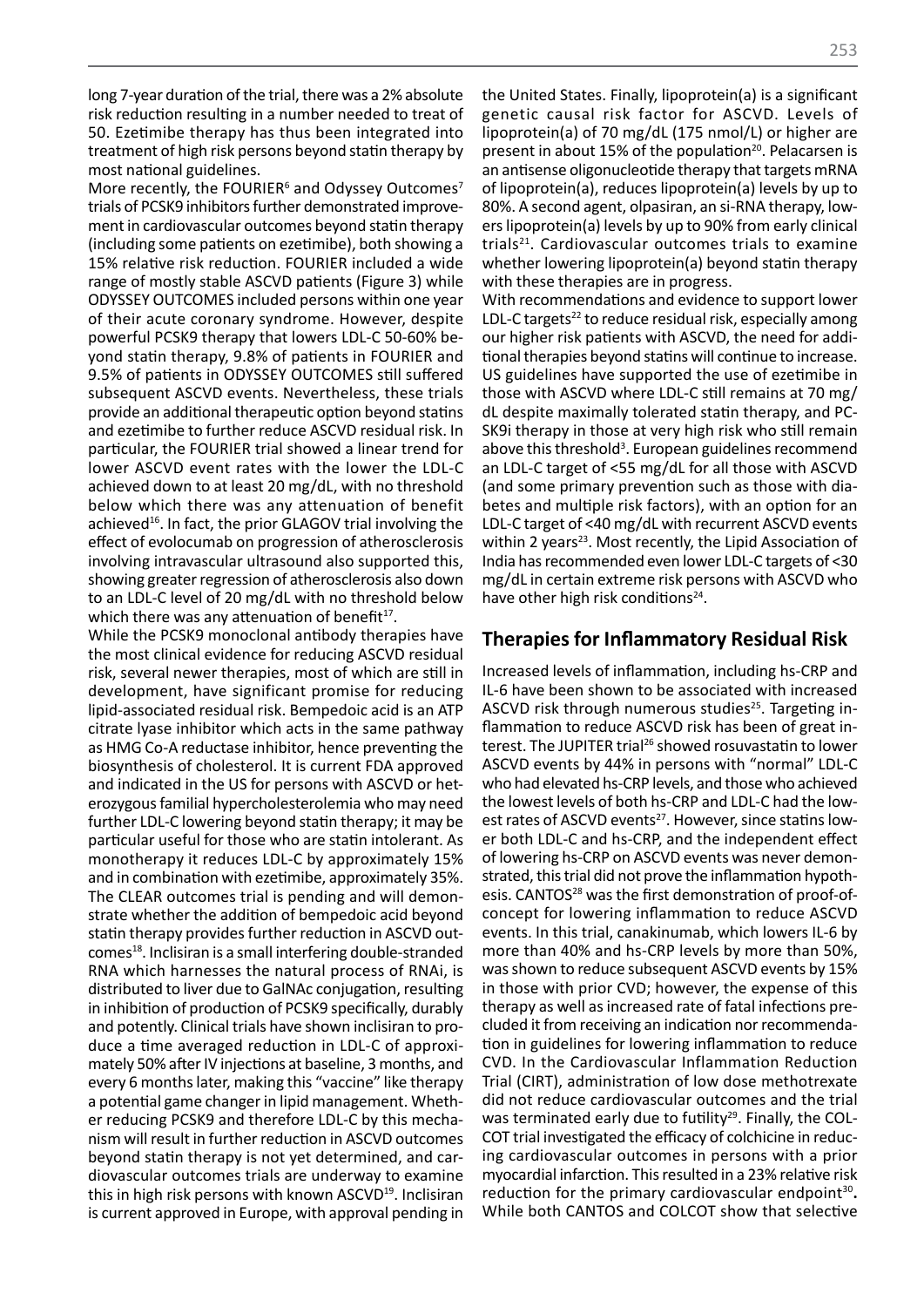254

reduction of inflammation may further lower ASCVD risk, national guidelines have yet to adopt any anti-inflammatory therapy for reduction of ASCVD risk.

# **Therapies for Metabolic Residual Risk**

Since 2008 US FDA guidance has required all new diabetes therapies to show cardiovascular benefit. The advent of the sodium glucose lowering transport-2 inhibitors (SGLT2i) and glucagon like peptide-1 receptor agonists (GLP1-RA) in recent years have brought about a revolution not only in diabetes treatments, but more importantly cardiovascular risk reduction. The EMPA-REG trial<sup>31</sup> involving empagliflozin and CANVAS trial<sup>32</sup> involving canagliflozin were the first of the SGLT2i trials in persons with diabetes to show reductions in CVD outcomes and importantly showed significant reductions in heart failure incidence to be a major drive of the CVD reductions. Dapagliflozin in the DECLARE trial<sup>33</sup> also showed reductions in the composite of heart failure hospitalizations and CVD death (although not the co-primary cardiovascular composite outcome). Importantly, in persons with heart failure with reduced ejection fraction (HFrEF), both empagliflozin and dapagliflozin have been shown to reduce the composite heart failure endpoint $34,35$ ; empagliflozin also is the first SGLT2i to additionally benefit persons with heart failure with preserved ejection fraction (HFpEF)<sup>36</sup>. Moreover, SGLT2i therapies significantly benefit renal outcomes in persons with established chronic kidney disease $37,38$ , and thus are rapidly becoming standard of care therapies for such individuals. As for GLP1-RA therapies, liraglutide in the LEADER trial<sup>39</sup> showed cardiovascular event risk reductions in persons with diabetes, which included those with and without prior CVD. Semaglutide also benefitted persons with diabetes with significant reductions observed in the primary cardiovascular endpoints both in the SUSTAIN-640 and PIONEER-641 trials; in SUSTAIN-6 there was also a dramatic 39% reduction in stroke incidence, a secondary endpoint. Currently, both SGLT2i and GLP1-RA therapies indicated by several guidelines for the reduction of CVD events in persons with diabetes with either pre-existing CVD or multiple risk factors, irrespective of metformin use or initiation or target HbA1c level<sup>42</sup>. The recently released STEP 1 trial<sup>43</sup> involving a higher dosage of semaglutide (2.4 mg weekly) given to overweight and obese adults showed a dramatic a 15% reduction in weight, making this a significant advance in weight loss therapies. Of note, a cardiovascular outcomes trial involving this higher dosage of semaglutide given to persons with known ASCVD who also are overweight or obese is ongoing and will provide valuable data on the efficacy of this therapy in reducing CVD outcomes beyond that shown already among diabetes patients.

The other great advance this decade in metabolic therapies for reducing ASCVD risk is the demonstrated cardiovascular outcomes benefit of icosapent ethyl therapy, shown initially among Japanese patients in the JELIS trial<sup>44</sup> among patients in Japan, but much more broadly in the multinational REDUCE-IT trial (Figure 5) $45$ . While specifically indicated for persons with moderate elevations





**Figure 4.** REDDUCE-IT Primary endpoint: Death, MI, stroke, coronary revasc, unstable angina

in triglycerides (who also have either prior ASCVD or diabetes and multiple risk factors), the benefits of icosapent ethyl (pure EPA) appear to be independent of their triglyceride-lowering effect, involving antioxidant, anti-inflammatory and membrane stabilizing effects, hence their consideration here more generally as a metabolic agent. In the REDDUCE-IT trial, beyond statin therapy, icosapent ethyl therapy was shown to be associated with a further 25% relative risk reduction of the primary composite endpoint, with every secondary endpoint in hierarchical analysis met, with the exception of total mortality. The failure of other clinical trials of omega-3 fatty acid therapies, including combination EPA-DHA therapies, such as the recent STRENGTH trial<sup>46</sup> underscores the point that the REDUCE-IT trial implications should not be extended beyond icosapent ethyl. Only prescription icosapent ethyl therapy is indicated for cardiovascular event risk reduction and guidelines specify their use for persons with pre-existing ASCVD or diabetes with multiple risk factors and triglycerides of 135-499 mg/dl beyond statin therapy. Dietary supplement omega 3 fatty acid supplements often have impurities such as saturated and other fats, are oxidized, and none have been shown to reduce cardiovascular events.

# **Therapies for Thrombotic Residual Risk**

Recent recommendations<sup>47</sup> have brought into question the appropriateness of aspirin therapy for primary prevention of cardiovascular disease due to questionable net clinical benefit from bleeding risks that largely counterbalance any cardiovascular benefits However, in patients with known ASCVD, effective antithrombotic therapy is standard of care, but despite aspirin therapy, events still occur, demonstrating significant thrombotic residual risk and thus the need for intensification of thrombotic therapy. Two trials of low dose rivaroxaban therapy have shown cardiovascular benefit. In the ATLAS ACS 2-TIMI 51 trial involving rivaroxaban 2.5mg or 5 mg added to other antiplatelet therapy (93% on dual antiplatelet therapy) a 16% relative risk reduction in major adverse cardiovascular events47 was shown, although this was offset by a 1.5% absolute risk increase in major bleeding. COMPASS, however, showed low-dose rivaroxaban therapy plus aspirin vs aspirin alone to have a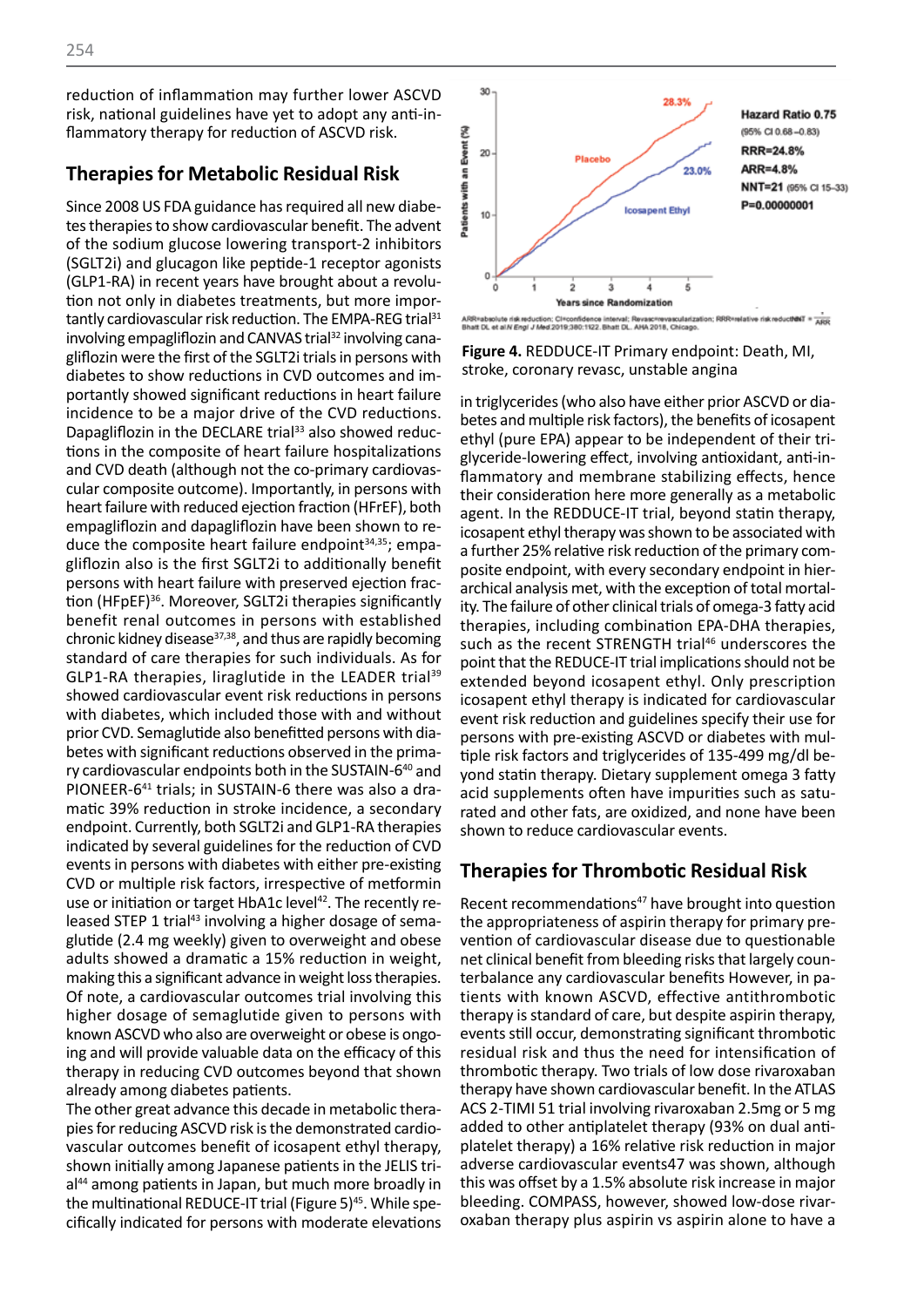24% reduction in the primary outcome, with a 22% reduction in the net clinical benefit endpoint which was a composite of the primary outcome and fatal or symptomatic bleeding48.

In addition, while the use of dual antiplatelet therapy (DAPT) for 1 year post-PCI has been a standard of care, its benefits from longer term treatment have only recently been demonstrated. In the PEGASUS TIMI-55 trial the additional of ticagrelor to aspirin in patients with a prior myocardial infarction showed a 16% reduction in MACE<sup>49</sup>, and a subsequent meta-analysis of several trials in the post-ACS setting has shown similar benefits, but the benefits appear to be substantially counterbalanced by major bleeding. Further, among patients with diabetes and stable CAD with a history of PCI or bypass surgery, THEMIS-PCI showed from ticagrelor a reduction in the composite MACE endpoint, but also a significantly higher occurrence of major bleeding<sup>50</sup>.

## **Conclusions**

Despite currently approved standard of care therapies for persons with ASCVD, substantial residual risk exists, especially in those defined as "very high risk" according to current guidelines. While firmly entrenched into the guidelines for those with ASCVD, these therapies are still significantly underutilized, such as high intensity statins (51) and call for more aggressive efforts to address issues with clinical inertia. The advent of newer lipid, anti-inflammatory, metabolic, and antithrombotic therapies hold promise for further reducing this residual risk; however, costs and/or guideline restrictions to use in only those at highest risk (or not at all in the case of anti-inflammatory therapies) have limited their availability and overall impact on cardiovascular events globally. The hopeful demonstration of newer therapies in development with pending cardiovascular outcomes trials will hopefully add to the clinician's armamentarium of therapies to address ASCVD residual risk. Moreover, a greater emphasis and resources devoted towards lifestyle modification efforts remains central for population-wide cardiovascular risk reduction efforts.

#### **References**

- 1. Wong ND, Zhao Y, Xiang P, et al. Five-year residual atherosclerotic cardiovascular disease risk prediction model for statin treated patients with known cardiovascular disease. Am J Cardiol 2020;137:7-11. doi: 10.1016/j.amjcard.2020.09.043. Epub 2020 Sep 28. PMID: 32991855; PMCID: PMC7704850.
- 2. Colantonio LD, Shannon ED, Orroth KK, et al. Ischemic event rates in very-high-risk adults. J Am Coll Cardiol 2019;74(20):2496- 2507. doi: 10.1016/j.jacc.2019.09.025. PMID: 31727288.
- 3. Grundy SM, Stone NJ, Bailey AL, et al. 2018 AHA/ACC/AACVPR/ AAPA/ABC/ACPM/ADA/AGS/APhA/ASPC/NLA/PCNA Guideline on the Management of Blood Cholesterol: A Report of the American College of Cardiology/American Heart Association Task Force on Clinical Practice Guidelines. Circulation 2019;139(25):e1082 e1143. doi: 10.1161/CIR.0000000000000625. Epub 2018 Nov 10. Erratum in: Circulation. 2019 Jun 18;139(25):e1182-e1186. PMID: 30586774; PMCID: PMC7403606.
- 4. Fonarow GC, Gawlinski A. Rationale and design of the cardiac hospitalization atherosclerosis management program at the University of California Los Angeles. Am J Cardiol 2000;85(3A):10A-17A. doi: 10.1016/s0002-9149(99)00933-9. PMID: 10695702.
- 5. Yusuf S. Two decades of progress in preventing vascular disease. Lancet 2002;360(9326):2-3. doi: 10.1016/S0140-6736(02)09358- 3. PMID: 12114031.
- 6. Sabatine MS, Giugliano RP, Keech AC, et al; FOURIER Steering Committee and Investigators. Evolocumab and clinical outcomes in patients with cardiovascular disease. N Engl J Med 2017; 376(18):1713-1722. doi: 10.1056/NEJMoa1615664. Epub 2017 Mar 17. PMID: 28304224.
- 7. Schwartz GG, Steg PG, Szarek M, et al; ODYSSEY OUTCOMES Committees and Investigators. Alirocumab and cardiovascular outcomes after acute coronary syndrome. N Engl J Med 2018; 379(22):2097-2107. doi: 10.1056/NEJMoa1801174. Epub 2018 Nov 7. PMID: 30403574.
- 8. Eckel RH, Jakicic JM, Ard JD, et al; American College of Cardiology/American Heart Association Task Force on Practice Guidelines. 2013 AHA/ACC guideline on lifestyle management to reduce cardiovascular risk: a report of the American College of Cardiology/American Heart Association Task Force on Practice Guidelines. Circulation 2014;129(25 Suppl 2):S76-99. doi: 10.1161/01.cir.0000437740.48606.d1. Epub 2013 Nov 12. Erratum in: Circulation. 2014 Jun 24;129(25 Suppl 2):S100-1. Erratum in: Circulation 2015;131(4):e326. PMID: 24222015.
- 9. Hussain A, Ballantyne CM. New Approaches for the Prevention and Treatment of Cardiovascular Disease: Focus on Lipoproteins and Inflammation. Annu Rev Med 2021;72:431-446. doi: 10.1146/annurev-med-100119-013612. Epub 2020 Nov 20. PMID: 33217249.
- 10. AIM-HIGH Investigators, Boden WE, Probstfield JL, Anderson T, et al. Niacin in patients with low HDL cholesterol levels receiving intensive statin therapy. N Engl J Med 2011;365(24):2255-67. doi: 10.1056/NEJMoa1107579. Epub 2011 Nov 15. Erratum in: N Engl J Med. 2012 Jul 12;367(2):189. PMID: 22085343.
- 11. HPS2-THRIVE Collaborative Group, Landray MJ, Haynes R, et al. Effects of extended-release niacin with laropiprant in high-risk patients. N Engl J Med 2014;371(3):203-12. doi: 10.1056/NEJ-Moa1300955. PMID: 25014686.
- 12. Taheri H, Filion KB, Windle SB, et al. Cholesteryl ester transfer protein inhibitors and cardiovascular outcomes: A systematic review and meta-analysis of randomized controlled trials. Cardiology 2020;145(4):236-250. doi: 10.1159/000505365. Epub 2020 Mar 13. PMID: 32172237.
- 13. Okopień B, Buldak L, Bołdys A. Fibrates in the management of atherogenic dyslipidemia. Expert Rev Cardiovasc Ther 2017;15(12):913-921. doi: 10.1080/14779072.2017.1408410. Epub 2017 Nov 28. PMID: 29183206.
- 14. Pradhan AD, Paynter NP, Everett BM, Glynn RJ, Amarenco P, Elam M, Ginsberg H, Hiatt WR, Ishibashi S, Koenig W, Nordestgaard BG, Fruchart JC, Libby P, Ridker PM. Rationale and design of the pemafibrate to reduce cardiovascular outcomes by reducing triglycerides in patients with diabetes (PROMINENT) study. Am Heart J 2018;206:80-93. doi: 10.1016/j.ahj.2018.09.011. Epub 2018 Sep 29. PMID: 30342298.
- 15. Cannon CP, Blazing MA, Giugliano RP, et al; IMPROVE-IT Investigators. Ezetimibe added to statin therapy after acute coronary syndromes. N Engl J Med 2015;372(25):2387-97. doi: 10.1056/ NEJMoa1410489. Epub 2015 Jun 3. PMID: 26039521.
- 16. Giugliano RP, Pedersen TR, Park JG, et al. Clinical efficacy and safety of achieving very low LDL-cholesterol concentrations with the PCSK9 inhibitor evolocumab: a pre-specified secondary analysis of the FOURIER trial. Lancet 2017; 390:1962-1971.
- 17. Nicholls SJ, Puri R, Anderson T, et al. Effect of evolocumab on progression of coronary disease in statin-treated patients: The GLAGOV randomized clinical trial. JAMA 2016;316(22):2373- 2384. doi: 10.1001/jama.2016.16951. PMID: 27846344.
- 18. Ballantyne CM, Bays H, Catapano AL, Goldberg A, Ray KK, Saseen JJ. Role of bempedoic acid in clinical practice. Cardiovasc Drugs Ther 2021;35(4):853-864. doi: 10.1007/s10557-021-07147-5. Epub 2021 Apr 5. Erratum in: Cardiovasc Drugs Ther. 2021 Apr 19;: PMID: 33818688; PMCID: PMC8266788.
- 19. Brandts J, Ray KK. Clinical implications and outcomes of the ORION Phase III trials. Future Cardiol 2021;17(5):769-777. doi: 10.2217/fca-2020-0150. Epub 2020 Dec 21. PMID: 33345605.
- 20. Tsimikas S, Moriarty PM, Stroes ES. Emerging RNA therapeutics to lower blood levels of Lp(a): JACC Focus Seminar 2/4. J Am Coll